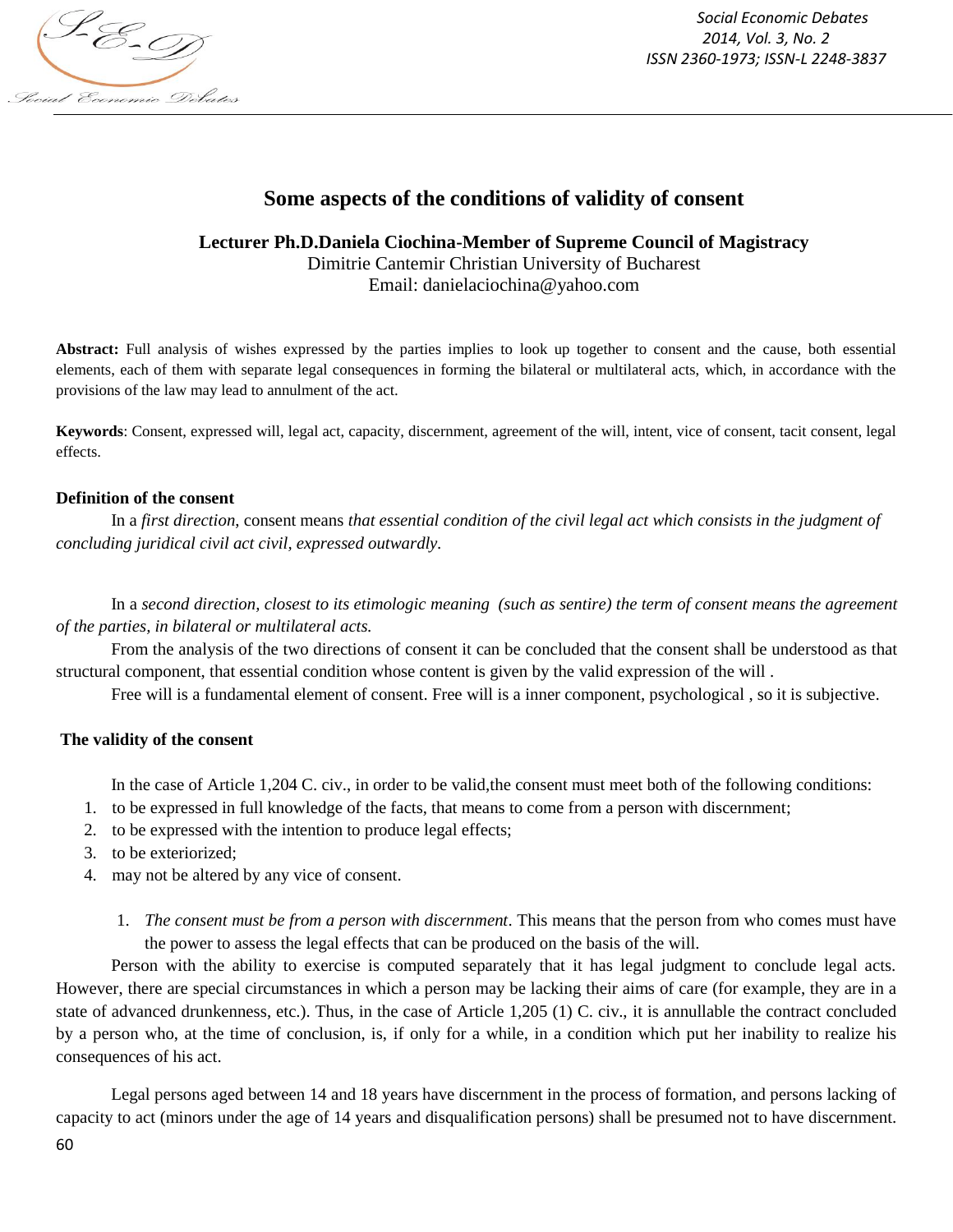

The contract concluded by a person made subsequently under ban may be canceled if, at the time when the deed was done, the causes of implementation subject to a prohibition existed and were mostly known (Article 1,205 (2) C. civ. ). A natural person is subject to a prohibition if it does not have a court judgment necessary to care for its own interests, due to alienation or mental disorders.

There are situations in which people be presumed to have discernment are devoid of temporary judgement, as this is a natural incapacity, such as statuses of drunkenness, been sleepwalking , hypnosis, powerful anger – *ira furor brevis*. In agreement with the doctrine, judicial practice stated that the lack of judgement in the expression of the will not only reveals non-existent prior consent, but simply a vice of consent.

### 2*. Consent to be expressed with the intention to produce legal effects (onimo contrahendi negotii)*.

It is requested that all will be serious, from the very definition of legal act it is clear that the expression of the will, i.e. expression prior consent, shall be carried out with the intention to produce legal effects (Article 1,166 C. civ.).

This condition shall not be considered to have been fulfilled in the following cases:

- o when consent has been given as a joke (*jocandi causa*), of friendship, pure vanity or complaisance;
- o when the manifestation of the will is too vague;
- o Where manifestation of the will was made under pure postetative condition ;
- o when the manifestation of the will was carried out with a mintal reserve (reservatio mentalis), known by the contractor.

It is very important to determine whether the parties have wanted to make only an act purely apparently, simulated, which in fact doesn't express their true will, in which case such an act does not produce necessarily legal effects. Because it is difficult to establish if the parties have acted with true for the purpose of discharging of legal commitments, on committing a benefit.

Must be seen, however, whether such manifestations of will produce, however, third party effects(penitus extranei). Because they don't know, if the parties have disguise his will, and for this reason they may choose, from the effect, either public act but not true, either secret act, but honest. (Prof. Ion His Pompil Draghici, A general theory of the obligations, Ed. All Beck,2002)

# *3.* The *consent must be exteriorized.*

Internal will produce legal effects only if it is exteriorized, i.e. made known by others, whereas only in this way can mingle with another will if in a case of bi or multilatera actsl. In our law, the principle is that of consensualismului, that means that the parties are free to choose exteriorization of the internal will, for the purposes of concluding a legal act.

In the case of Article 1,178 C. civ., the contract shall be concluded by the agreement of forces of the parties, if the law does not impose a certain formality for the conclusion to be valid.

The manifestation of the will can be either express or tacit.

The manifestation of the will is express when it is exteriorizated and is made known to the contractors and third parties.

The manifestation of the will is tacit (default) when it is to be deducted (for example, tacit acceptance of inheritance: if the inharitant makes an act of provision on a succesoral good, shall be deemed to have accepted tacitly the heritage).

As an exception to this rule is made by the authentic documents where it is required special form of consent to be externalized for acceptance.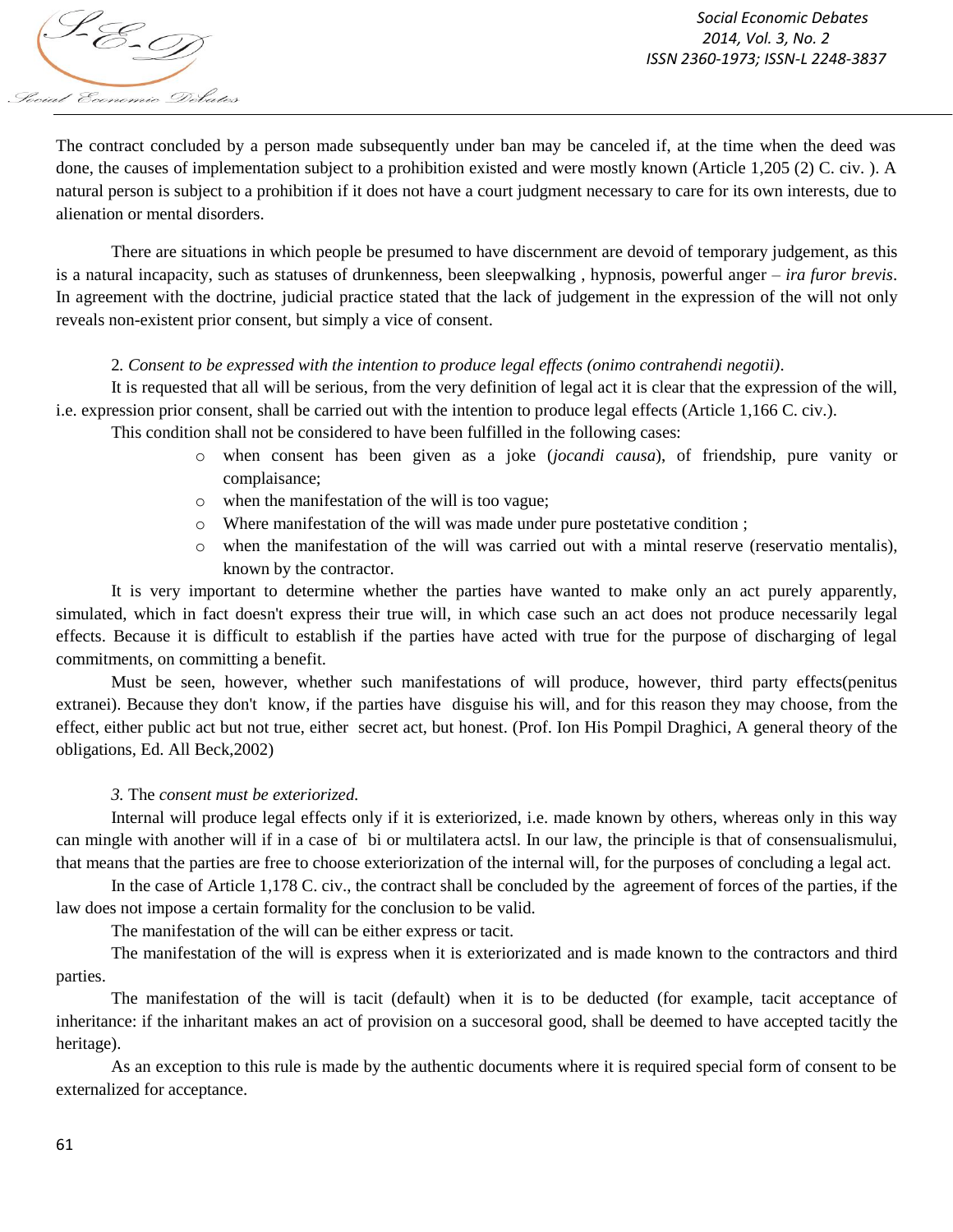The intention to contract may be expressed either orally or written. (Article 1, 240 (1) C. civ.)

Alin. (2) of the same article provides that the will may be externalized and by a behavior which, according to the law, parties convention, practices established between them or customary practices, leave no doubt of the intention to produce appropriate legal effects.

Regarding legal value of silence, the silence or inaction of consignee it is not worth acceptance only when this result from the law, of the agreement of the parties, from the practices established between them, from customary practice or in other circumstances.

As a consequence, in our law, the silence is worth exteriorized consent in the following situations:

- o when the law expressly provides for this; for example, in the case of tacite relocations provided in Article 1,810 C. civ.;
- o when previous legal relationships between the parties it is clear that the silence is equivalent to expression of the prior consent;
- o when the silence is consent in accordance with customary practices, approved manner;

4*. The consent shall not be altered by a vice of consent*. It is free will that was formed and exteriorizated freely and without external pressures and without captatio benevolantia.

The will expressed must be their own judgment not compulsory and untouched mind. This negative condition is imposed by the free character of the civil legal act.

The vices of consent are those circumstances affecting the conscious and free caracter of the will to make a legal civil act. In these situations, the manifestation of the will is altered in the intellectual content or (for example, error, fraud) or in his free character (for example, violence, lesion).

In the case of Article 1,206 C. civ., are vices of consent: the error, fraud(cunning), violence and lesion.

# **Conclusion**

Any such consent shall be given by a person, who has the consciousness or the legal image of the consequences which arising therefrom, to have, therefore, consciousness not only of the rights which arise from legal acts but also of the obligations of taken responsibilities.

# **References:**

62 Beleiu Gheorghe, 1994, Romanian civil law. Introduction to civil law. Subjects civil law, Edition reviewed and added manner. Publishing house and the press "chance S. R. L. , Bucharest; Boroi Gabriel, 1999, Civil law, general part, Ed. All Beck, Bucharest; Calmuschi O., 1989, Treaty of civil law. General part, vol. I, Ed. Romanian Academy, Bucharest; Ceterchi Ioan, Luburici Momcilo, 1983, The general theory of the state and law, TOB; Ciochina Daniela, 2012, Introduction to civil law. Ed. Legal universe, Bucuresti; Cosmovici P. M., 1989, Treaty of civil law; Eliescu Mihail, 1972, Treaty of civil law, Vol. I, general part, Ed. Academy, Bucharest; Eminescu Iolanda, Treaty of civil law, Vol. I, general part, Ed. Academy. Filipescu Ion P., 1993, Civil law, the right of ownership and other rights in rem, Bucharest; Hamangiu C., I. Rosetti - Botanescu, Balanescu Al., 1929, Romanian Civil Law, Vol. I.